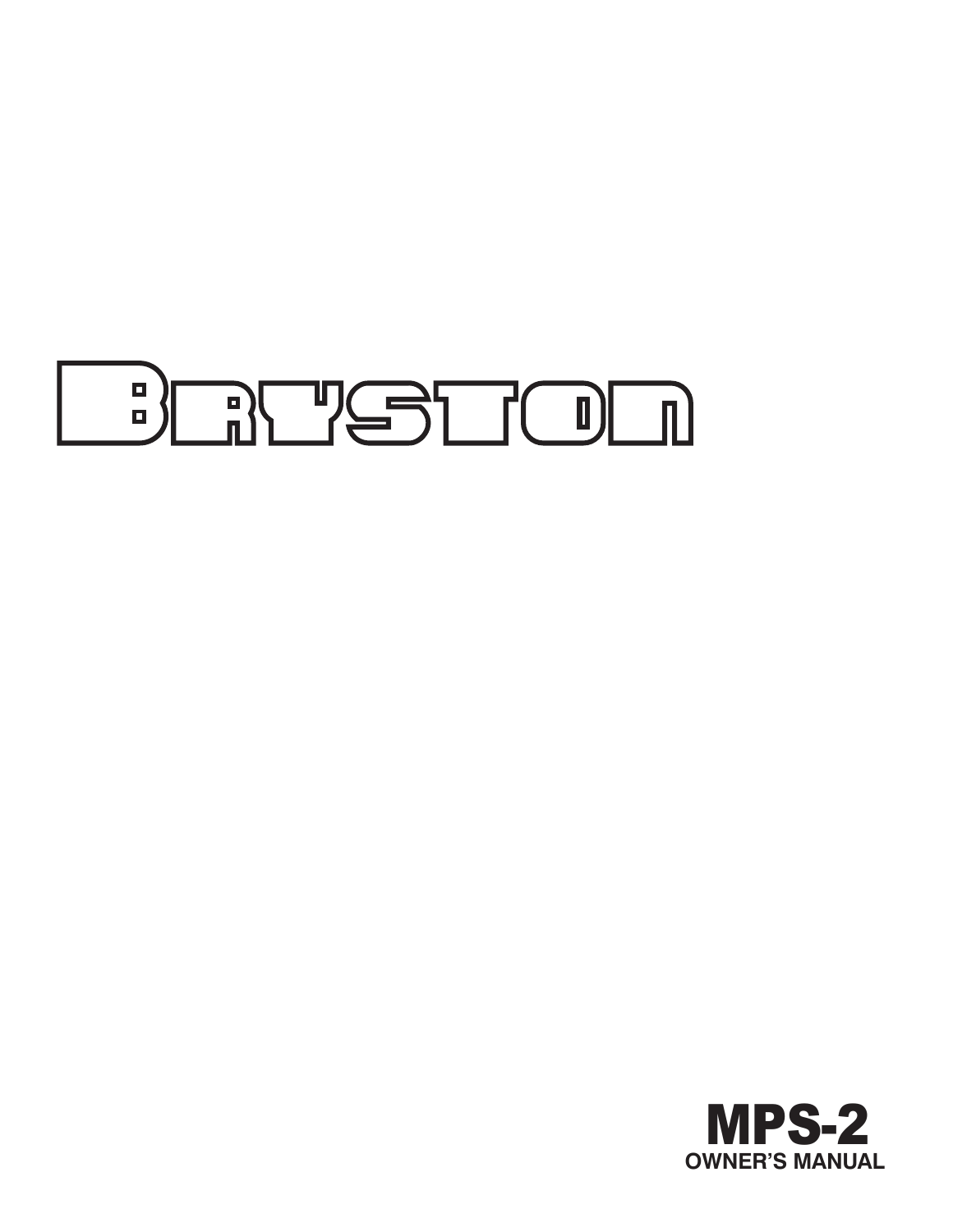## **IPORTANT SAFETY INSTRUCTIONS**



The lightning flash with arrowhead symbol within an equilateral triangle, is intended to alert the user to the presence of un-insulated "dangerous voltage " within the product's enclosure that may be of sufficient magnitude to constitute a risk of electric shock to persons.



The exclamation point within an equilateral triangle is intended to alert the user to the presence of important operating and maintenance (servicing) instructions in the literature accompanying the product.

- 1. Read these instructions.
- 2. Keep these instructions.
- 3. Heed all warnings.
- 4. Follow all instructions.
- 5. Do not use this apparatus near water.
- 6. Clean only with dry cloth.
- 7. Do not block any ventilation openings. Install in accordance with the manufacturer's instructions.
- 8. Do not install near any heat sources such as radiators, heat registers, stoves, or other apparatus (including amplifiers) that produce heat.
- 9. Do not defeat the safety purpose of the polarized or grounding-type plug. A polarized plug has two blades with one wider than the other. A grounding type plug has two blades and a third grounding prong. The wide blade or the third prong are provided for your safety. If the provided plug does not fit into your outlet, consult an electrician for replacement of the obsolete outlet.
- 10. Protect the power cord from being walked on or pinched particularly at plugs, convenience receptacles, and the point where they exit from the apparatus.
- 11. Only use attachments/accessories specified by the manufacturer.
- 12. Use only with the cart, stand, tripod, bracket, or table specified by the manufacturer, or sold with the apparatus. When a cart is used use caution when moving the cart/apparatus combination to avoid injury from tip-over.



- 13. Unplug this apparatus during lightning storms or when unused for long periods of time.
- 14. Refer all servicing to qualified service personnel. Servicing is required when the apparatus has been damaged in any way, such as powersupply cord or plug is damaged, liquid has been spilled or objects have fallen into the apparatus, the apparatus has been exposed to rain or moisture, does not operate normally, or has been dropped.

WARNING: TO REDUCE THE RISK OF FIRE OR ELECTRIC SHOCK, DO NOT EXPOSE THIS APPARATUS TO RAIN OR MOISTURE.

DO NOT EXPOSE THIS EQUIPMENT TO DRIPPING OR SPLASHING AND ENSURE THAT NO OBJECTS FILLED WITH LIQUIDS, SUCH AS VASES, ARE PLACED ON THE EQUIPMENT.

TO COMPLETELY DISCONNECT THIS EQUIPMENT FROM THE AC MAINS, DISCONNECT THE POWER SUPPLY CORD PLUG FROM THE AC RECEPTACLE.

THE MAINS PLUG OF THE POWER SUPPLY CORD SHALL REMAIN READILY OPERABLE.

### **BRYSTON LIMITED WARRANTY**

Bryston analog audio products are warranted to be free from manufacturing defects for twenty (20) years from the original date of manufacture. The warranty includes parts and labour.

Bryston Digital products and cables are warranted for five years from the original date of manufacture. The warranty includes parts and labour. Bryston products having motorized moving parts, excluding motorized volume controls, are warranted for three years from the original date of manufacture. The warranty includes parts and labour.

Bryston will remedy the problem by repair or replacement, as we deem necessary, to restore the product to full performance. Bryston will pay shipping costs one way (usually the return portion) during the first three years of warranty coverage.

In the event of a defect or malfunction, contact Bryston's repair centers for return authorization. Products must be returned using original packaging material only. Packing material may be purchased from Bryston if necessary. This warranty is considered void if the defect, malfunction or failure of the product or any component part was caused by damage (not resulting from a defect or malfunction) or abuse while in the possession of the customer. Tampering by persons other than factory authorized service personnel or failure to fully comply with Bryston operating instructions voids the warranty. This warranty gives you specific legal rights and you may also have other rights which may vary from province to province and country to country. As of 2006-02-22 Bryston will only warranty Bryston products purchased through authorized Bryston dealers. Bryston products with a date code of 0608 or higher (date code format is "yyww", where "yy" is the two least significant digits of the year and "ww" is the week of the year) must be accompanied by a copy of the bill-of-sale from a Bryston authorized dealer to qualify for warranty service. The warranty is transferable from the original owner to a subsequent owner as long as a copy of the bill-of-sale from the original authorized Bryston dealer accompanies the re-sale. The copy of the bill of sale to any subsequent owner need ONLY include the Name of the Bryston Authorized Dealer and the Model and Serial number of the Bryston product The warranty will only be honored in the country of the original purchase unless otherwise pre-authorized by Bryston.

*BRYSTON SERVICE outside Canada and the USA*:

#### *BRYSTON SERVICE in CANADA*: *BRYSTON SERVICE in the USA*:

|                           | Postal address: P.O. BOX 2170, Stn. Main<br>PETERBOROUGH, ONTARIO<br>CANADA K9J 7Y4<br>Courier address: 677 NEAL DRIVE | 79 COVENTRY ST., Suite 5<br><b>NEWPORT, VERMONT</b><br>$U.S.A.$ $05855-2100$ |                    | contact your local distributor or<br>CHECK OUR WEB SITE:<br>E-MAIL BRYSTON DIRECTLY: | www.bryston.com<br>cdnser@bryston. |
|---------------------------|------------------------------------------------------------------------------------------------------------------------|------------------------------------------------------------------------------|--------------------|--------------------------------------------------------------------------------------|------------------------------------|
|                           | PETERBOROUGH, ONTARIO<br>CANADA K9J 6X7                                                                                | 802-334-1201<br>PHONE:<br>FAX:<br>802-334-6658                               |                    | comFAX BRYSTON DIRECTLY:<br>PHONE BRYSTON DIRECTLY:                                  | 01-705-742-0882<br>01-705-742-5325 |
| PHONE:<br>FAX:<br>E-mail: | 705-742-5325<br>705-742-0882<br>cdnser@bryston.com                                                                     | E-mail:                                                                      | usaser@bryston.com |                                                                                      |                                    |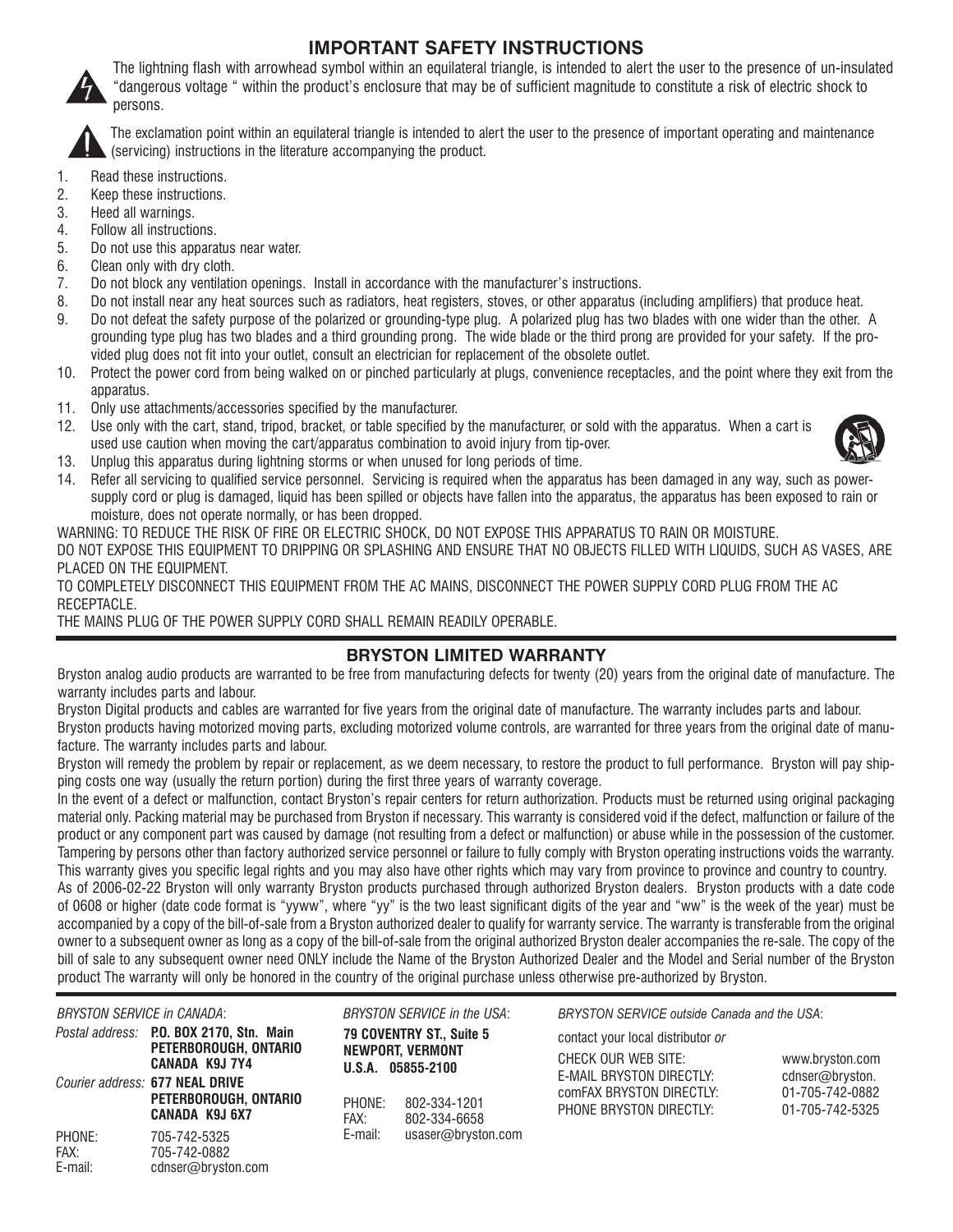# MPS-2 POWER SUPPLY For use with Bryston models BP26, BP-26DA, BP26MC, BP26P & BP1.5 & 10B-EPS

#### **INTRODUCTION**

Thank you for choosing this Bryston product. Bryston welcomes any suggestions or comments you may have about our products. We consider you, our customer, to be Bryston's most important resource, and your opinion is very much appreciated.

#### **SPECIFICATIONS**

| <b>Dimensions:</b>            | 17" (or 19") x 2.25" x 11" |                                                                                                                                                                                                                    |  |  |
|-------------------------------|----------------------------|--------------------------------------------------------------------------------------------------------------------------------------------------------------------------------------------------------------------|--|--|
|                               |                            |                                                                                                                                                                                                                    |  |  |
|                               |                            |                                                                                                                                                                                                                    |  |  |
|                               |                            |                                                                                                                                                                                                                    |  |  |
|                               |                            |                                                                                                                                                                                                                    |  |  |
|                               |                            |                                                                                                                                                                                                                    |  |  |
|                               |                            |                                                                                                                                                                                                                    |  |  |
|                               |                            |                                                                                                                                                                                                                    |  |  |
|                               |                            |                                                                                                                                                                                                                    |  |  |
|                               |                            |                                                                                                                                                                                                                    |  |  |
| <b>Outputs:</b> main outputs: |                            | ±37V/250mA                                                                                                                                                                                                         |  |  |
|                               |                            | +12V/350mA                                                                                                                                                                                                         |  |  |
|                               |                            | actual: 15.5 lb. (7.03Kg)<br>shipping: 19.3 lb. (8.75Kg)<br>100V~/50-60Hz/100W<br>110V~/50-60Hz/100W<br>120V~/50-60Hz/100W<br>200V~/50-60Hz/100W<br>220V~/50-60Hz/100W<br>230V~/50-60Hz/100W<br>240V~/50-60Hz/100W |  |  |

remote or switched trigger outputs: 12v @ ≤20mA ==

#### **GENERAL DESCRIPTION**

The MPS2 outboard power supply provides bipolar DC power for the various Bryston preamps and crossovers, including the BP26 series of preamps, the BP1.5 Phono equalization stage and 10B crossovers specifically designed to be used with external power supplies (10B-LR-EPS, 10B-STD-EPS & 10B-SUB-EPS) .

The MPS2's power ON/OFF switch is a toggle switch is located on the front panel along with a green LED to indicate power ON.

### **REMOTE ON/OFF FUNCTIONS**

When the MPS2 is turned on, any BP26 preamps, or other Bryston products connected to its 4 main outputs, will also be turned on. Also, any other equipment connected to the MPS2's *remote trigger* outputs or *switched remote trigger* outputs may also be turned on.

On the rear of the unit there are five 2 pin terminal blocks that provide control signals for remote on/off functions. Plug-in screw adjust terminal blocks are provided for all 5 of these connectors. These terminal blocks accept bare wires between 12 and 26 AWG. Insulated wires should be stripped to expose .3 inches (5/16" or 8mm) of bare wire. Use a small blade screwdriver (<1/8") to open and close the wire cages. Do not overtighten; maximum torque should be 4.5 pound-inches (0.5N-m) or less.

### **REMOTE ACTIVATION of OTHER EQUIPMENT via the MPS-2**

**To turn on a Bryston amplifier by turning on the MPS2:** 

- 1st) Connect insulated wires from [ the 2 pin REMOTE TRIGGER connector on the rear panel of the MPS2 to the two IN terminals on a Bryston power amplifier remote control connector intended for a 4~14V AC/DC control signal.
- 2nd) Put the amplifiers "EXTERNAL TURN ON" switch in the **EXTERNAL** position for the amplifier to respond to remote control turn-on signals



#### **To turn a Bryston power amplifier OFF and ON when the BP26 pre-amp is MUTED and unMUTED respectively:**

- 1st) Connect the *SWITCHED TRIG OUT* pins of one of the MPS2's 4 outputs to the two **IN** terminals on the power amp's remote control connector.
- 2nd) Place the power amplifiers **EXTERNAL TURN ON**  switch in the **EXTERNAL**  position.



### **REPLACING FUSES IN THE MPS-2**

CAUTION: These service instructions are for use by qualified service personnel only. To reduce the risk of electric shock do not perform any servicing other than that contained in the operating instructions unless you are qualified to do so.

All fuses are 5mm x 20mm, time lag type and are accessible only by removing the top cover. When replacing fuses, disconnect the power cord before opening the unit!

Recommended replacement fuses:

| 100V~ models: T 2.5A L 250v | (Littlefuse 218 02.5)                             |
|-----------------------------|---------------------------------------------------|
| 110V~ models: T 2.0A L 250v | (Littlefuse 218 002)                              |
| 120V~ models: T 2.0A L 250V | (Littlefuse 218 002)                              |
|                             | 200V~ models: T 1.25A L 250v (Littlefuse 2181.25) |
| 220V~ models: T 1A L 250v   | (Littlefuse 218 001)                              |
| 230V~ models: T 1A L 250v   | (Littlefuse 218 001)                              |
| 240V~ models: T 1A L 250v   | (Littlefuse 218 001)                              |